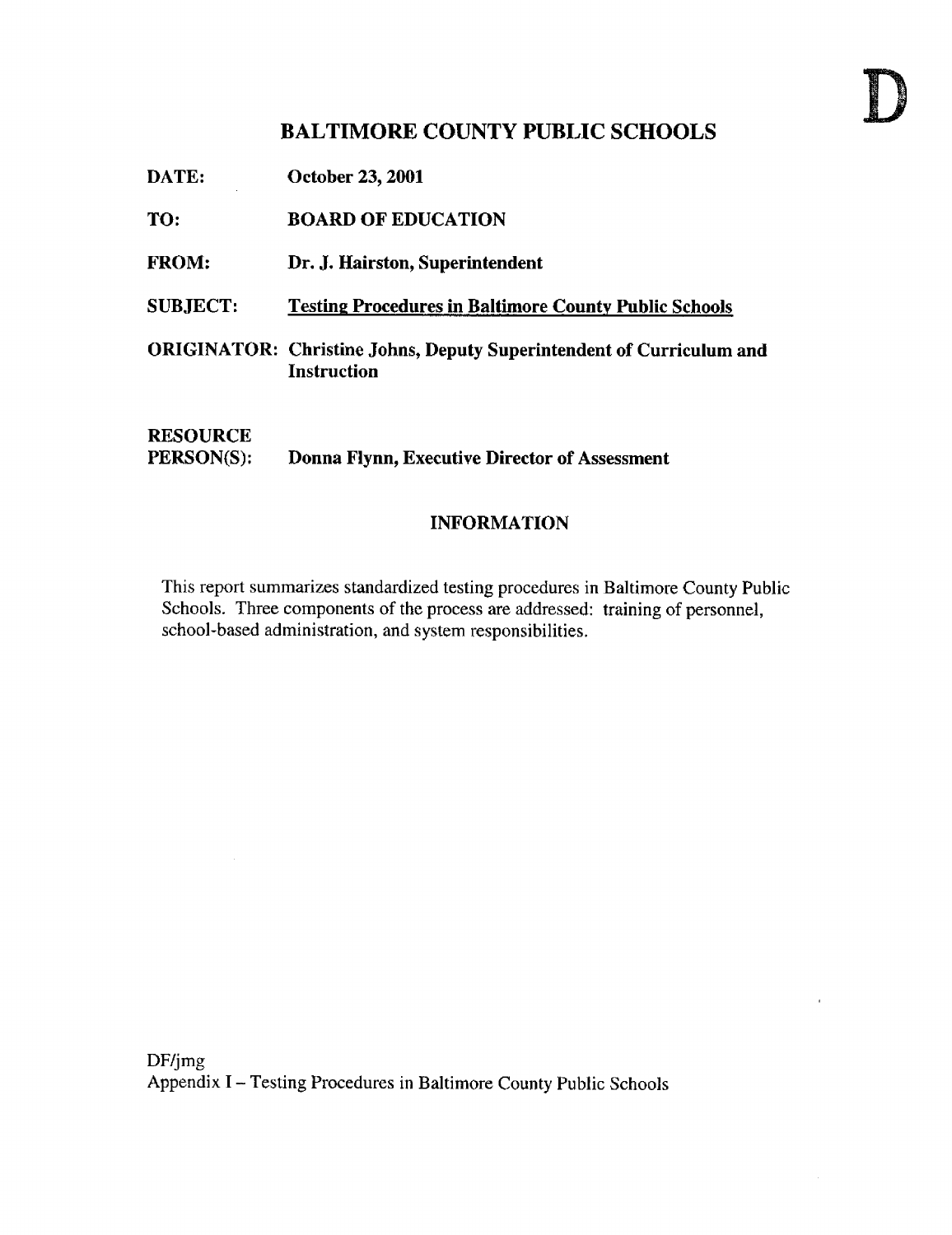## Appendix <sup>I</sup>

#### TESTING PROCEDURES IN BALTIMORE COUNTY PUBLIC SCHOOLS

#### **Training**

 $\sim$ 

All schools appoint a school test coordinator, usually an assistant principal, who is responsible for local school test administration. The Department of Assessment and Student Data conducts required training for school test coordinators prior to the administration of each State-mandated assessment. Paul Mazza is the BCPS Local Accountability Coordinator, and he attends regular state meetings on procedures and requirements of the state testing program. He schedules and attends training of school test coordinators in the fall for training in the fall administration of the functional tests in math and reading and a separate fall training for the Maryland Writing Test. Winter training sessions are conducted for administration of CTBS . There is training in the spring for MSPAP, and separate spring training sessions for the spring administrations of functional tests in reading and in math. In addition, a separate fall training session is held for people who are newly appointed local school test coordinators to give them an overview of that role's requirements.

Training sessions emphasize test security, organizational procedures, rules for test accommodations for special needs students, receiving and returning test materials, roles and responsibilities of people involved in testing, dates and timelines associated with the particular testing event, identification of contact people to secure additional testing materials, and forms that must be used. In addition, time is provided for discussion among participants about successful practices as well as for questions.

#### **Administration**

At the building level, the test coordinator is responsible for the following:

- Scheduling testing dates and make-up dates on the school calendar
- Adjusting the school bell schedule as necessary
- Identifying test administrators and proctors
- Assigning students to specific testing groups
- Training all test administrators and proctors in rules and procedures for each test
- " Ensuring that all students who need accommodations are properly identified
- Distributing, collecting, and returning all test materials according to directions given to test coordinators at their training sessions
- Reporting any violations of procedures or of security, including the loss, damage or misuse of test materials, to the Director of Standardized Testing.